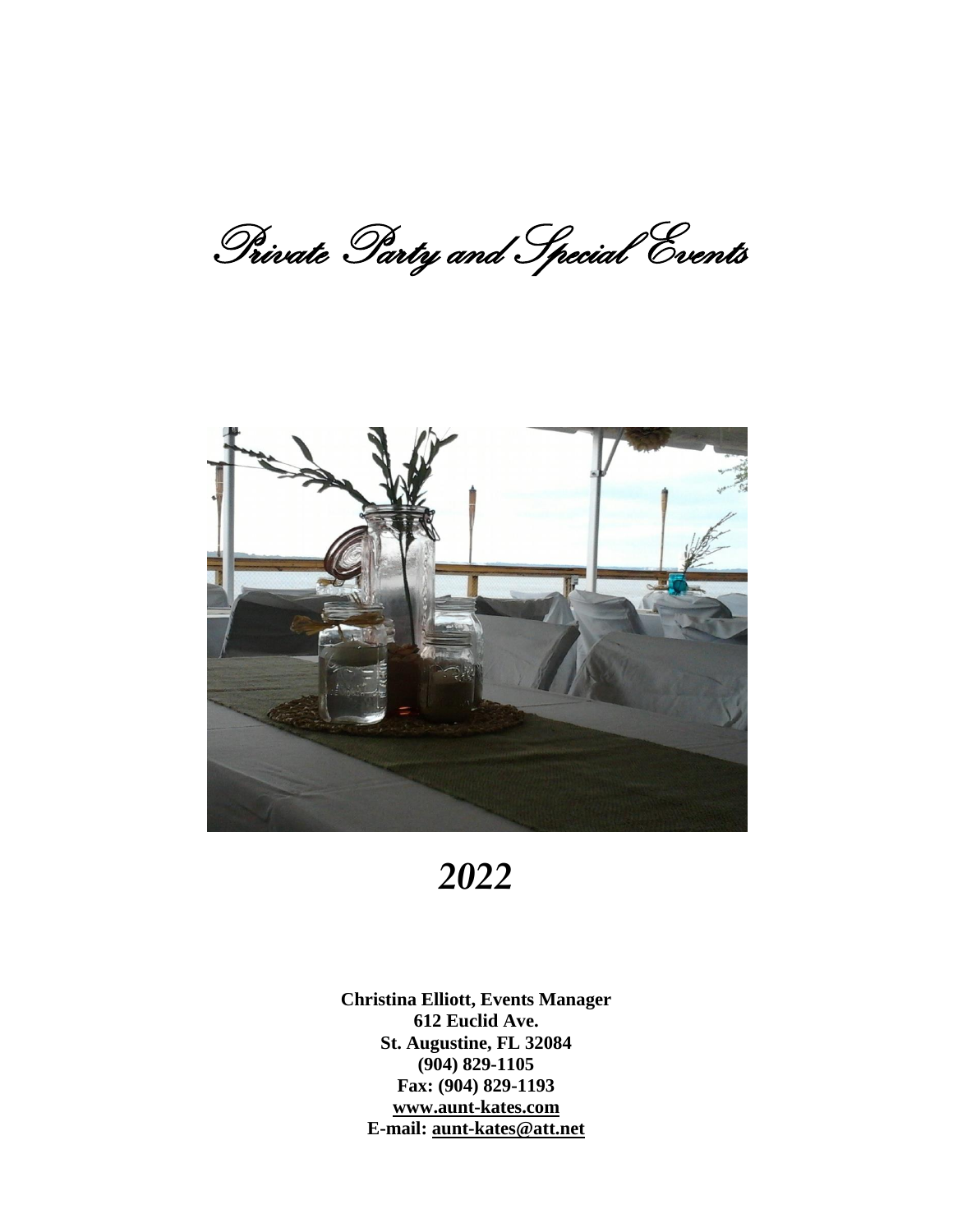

# **Banquet and Event Info Sheet**

**Food and beverage charges will be based on Client's final guarantee submitted no later than 3 weeks prior to the scheduled event.** Aunt Kate's will make every effort to accommodate last minute increases in attendees.

A deposit of 50% of the room rental fee is required to confirm the date and time of the event. Deposits are **Non-Refundable**.

Upon receipt of client's deposit, Aunt Kate's will submit a proposal including food, beverage and incidental charges for the client's approval. The estimate is not a final invoice. The final invoice will reflect charges according to the final guaranteed guest count plus any additional approved charges.

All charges are subject to 6.5% Florida State Sales Tax and 20% gratuity. Tax exempt status applies to clients that provide a valid current copy of their Florida State Sales Tax Exemption Certificate.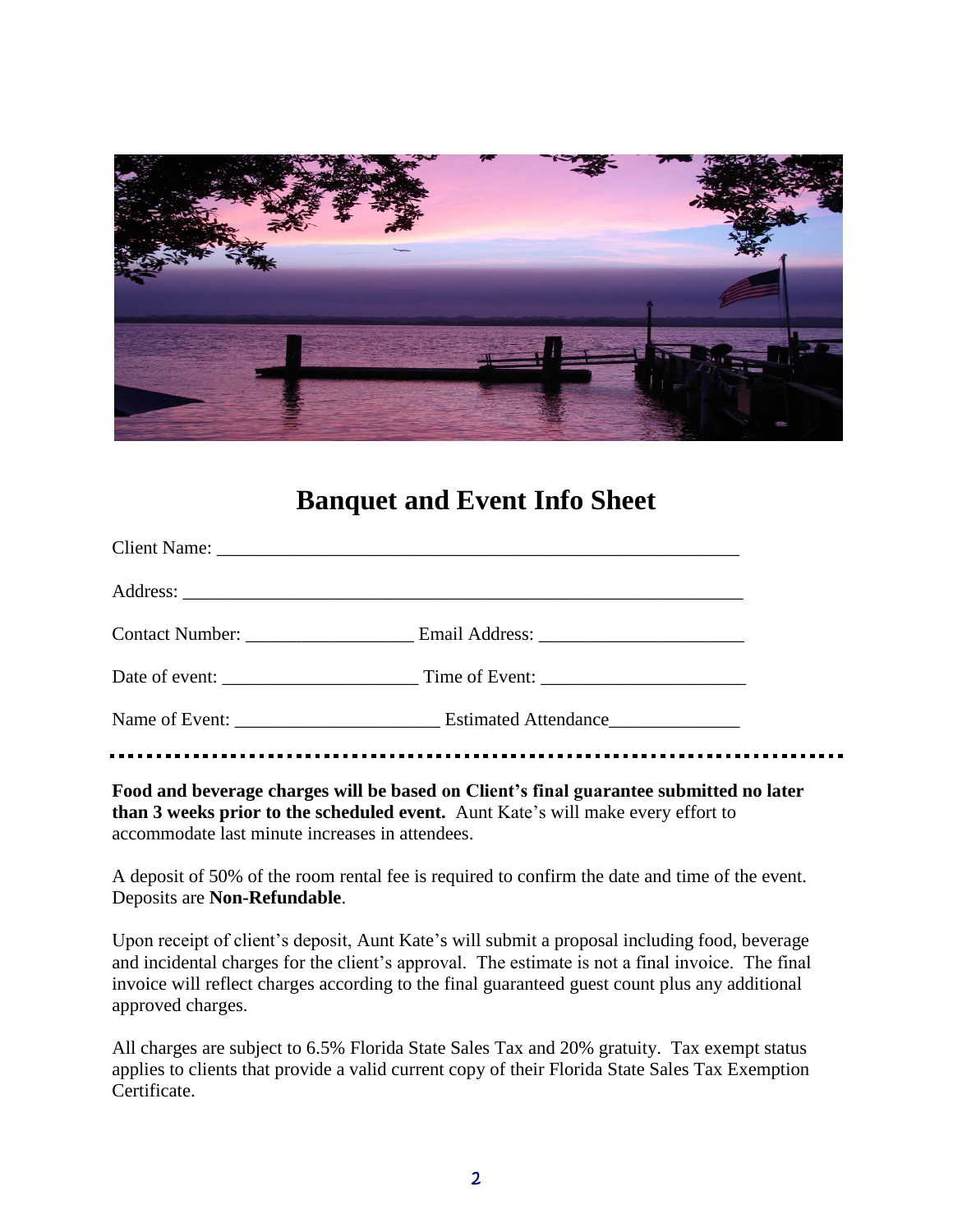Client agrees to be responsible for any damage done to the premises during the period of time for set up, the actual event and decoration removal by client, client guests or client suppliers.

Aunt Kate's will not be responsible for the damage or loss of any merchandise or articles left on the premises prior to, during or following the event, including but not limited to gifts, personal articles, cake decorations, table decorations and cake tops. The client must remove all of the aforementioned the day of the event unless otherwise specified in an amendment to this contract.

Decorations must conform to local fire department regulations. Fireworks, sparklers, Chinese floating lanterns, etc, are strictly prohibited. Banners or materials of any kind may not be affixed to any area of the restaurant without prior management approval. Aunt Kate's prohibits the use of rice or rice products and birdseed. Should the client wish to use confetti or similar decorations, the client is responsible for the disposal of the confetti or similar decorations. Should the client choose not to dispose of the confetti or similar decorations, **Aunt Kate's reserves the right to assess a \$200.00 clean up fee.**

Smoking within the building is strictly prohibited by Florida State Law. Outside smoking areas are available.

Aunt Kate's is fully licensed by the Florida Alcohol Beverage Commission and carries full Liquor Liability coverage. **Alcohol may not be brought on or taken off the premises.**

Aunt Kate's staff reserves the right to refuse alcohol beverage services to any guest if necessary.

Upon acceptance of this contract, please sign and return the original with your deposit. The balance of final invoice is due at the end of the event.

**Restaurant coupons, discounts or happy hour pricing does not apply on parties.**

**Prices subject to change in accordance with fluctuations in the market.**

| Date | $-$<br>Jate:<br>ени<br>$\mathbf{v}$ |
|------|-------------------------------------|
|      |                                     |

Client\_\_\_\_\_\_\_\_\_\_\_\_\_\_\_\_\_\_\_\_\_\_\_\_\_\_\_\_\_\_ Print Client Name\_\_\_\_\_\_\_\_\_\_\_\_\_\_\_\_\_\_\_\_\_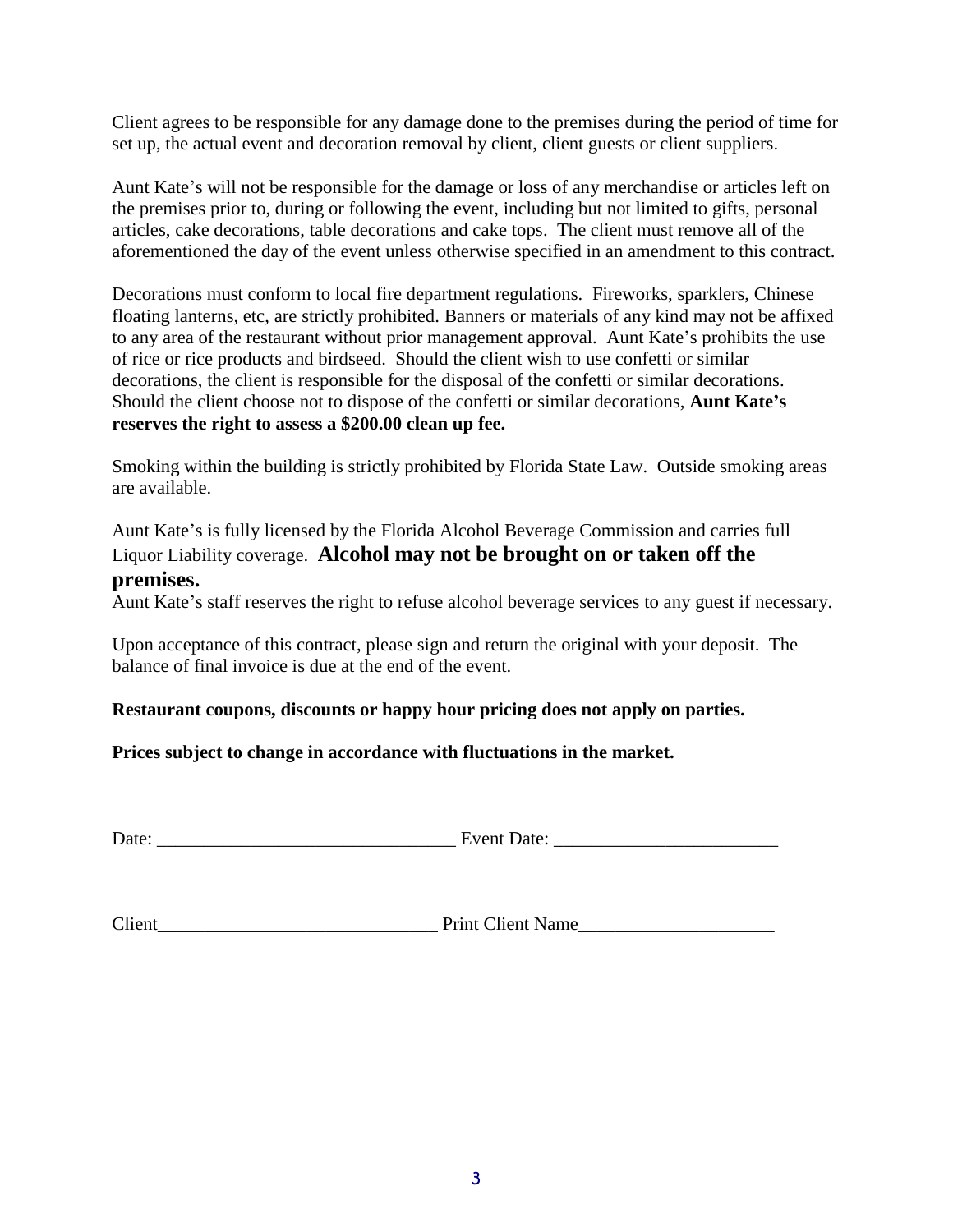# **Welcome!**

**Thank you for considering** *Aunt Kate's* **for your special event. Located directly on the Intracoastal Waterway (Tolomato River),** *Aunt Kate's* **offers direct access to the water and also the best view in St. Augustine. We strive to offer you the best in quality, value and service.**

#### **For Your Information**

*Tolomato Pavilion*, our outdoor banquet facility will seat 110-120 comfortably. The covered seating space is 40' x 40' there is ample parking. We are handicap accessible.

#### **Menu Selection**

To assure availability, please confirm your menu selection from this document at least six **(6)** weeks prior to the event. Custom menu selections are also available.

#### **Meal Guarantees**

A meal guarantee is required three **(3)** weeks prior to the event. If a guarantee is not given, an estimate will be made based on the original number discussed. If attendance falls below the guarantee, the party host is responsible for either the number guaranteed or the actual number attending, whichever is greater.

#### **Minimum Attendance**

The banquet option is only available if a minimum attendance of 40 adults is met.

#### **Deposit**

A non-refundable deposit of 50% of the room rental fee is required to confirm a booking for the banquet area. This can be made with cash, check or credit card.

#### **Banquet Checks**

Banquet checks are to be settled in full at the end of the event. By signing the guest check for services rendered, the function host agrees there is no dispute over such services and that the host is solely responsible for the total amount due. Advance deposit amounts are deducted from the final total. **Aunt Kate's only accepts credit card or cash to settle the balance on the night of the event**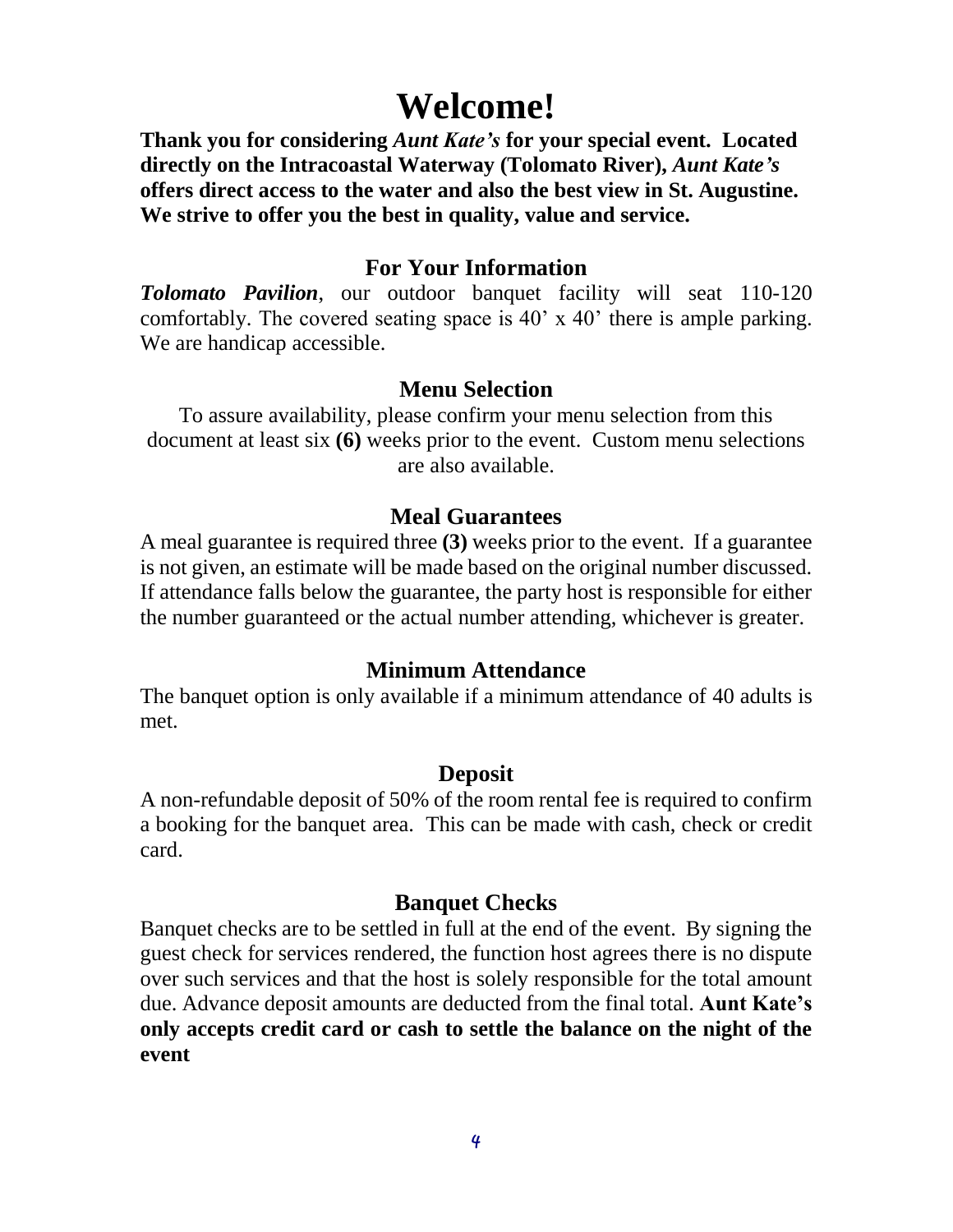### **Food and Beverage Service**

Sales and service of alcoholic beverages are strictly regulated by the state of Florida. **It is our policy that neither beer nor liquor can be brought onto or removed from the premises.**

### **Sales Tax and Gratuity Charges**

A 6.5% Florida state sales tax and 20% service charge is added to the **entire bill**.

### **Tables**

*Aunt Kate's* provides Picnic tables at no extra costs. Picnic table measurements are 63L x 29W and will seat 4 comfortably.

We also rent out tables and chairs with table cloths, which seat 6 comfortably the rectangular banquet tables are 72L x 30W.

**Rectangular tables, chairs and table cloths are an additional charge of \$300.00**

### **Terms and Conditions**

*Aunt Kate's* commits to present the facility clean, in proper conditions and set correctly. *Aunt Kate's* also commits to provide high quality of service, food and beverages. We ask that all clients and their guests respect the facility and that no willful damage occur. The party host is responsible for any guests who may become or appear to be intoxicated, controlling the behavior of children, treating staff and equipment with respect and that the facility is left in its proper condition.

## **Rental Fees**

Banquet Room Rental………….……….**\$600 Fri & Sat** Banquet Room Rental…………………..**\$400 Sun – Thurs Rental is for 3 hours use of facility. Available hours for event space is 11am-9pm. Additional hours over the 3 hour window are \$200.00 each.**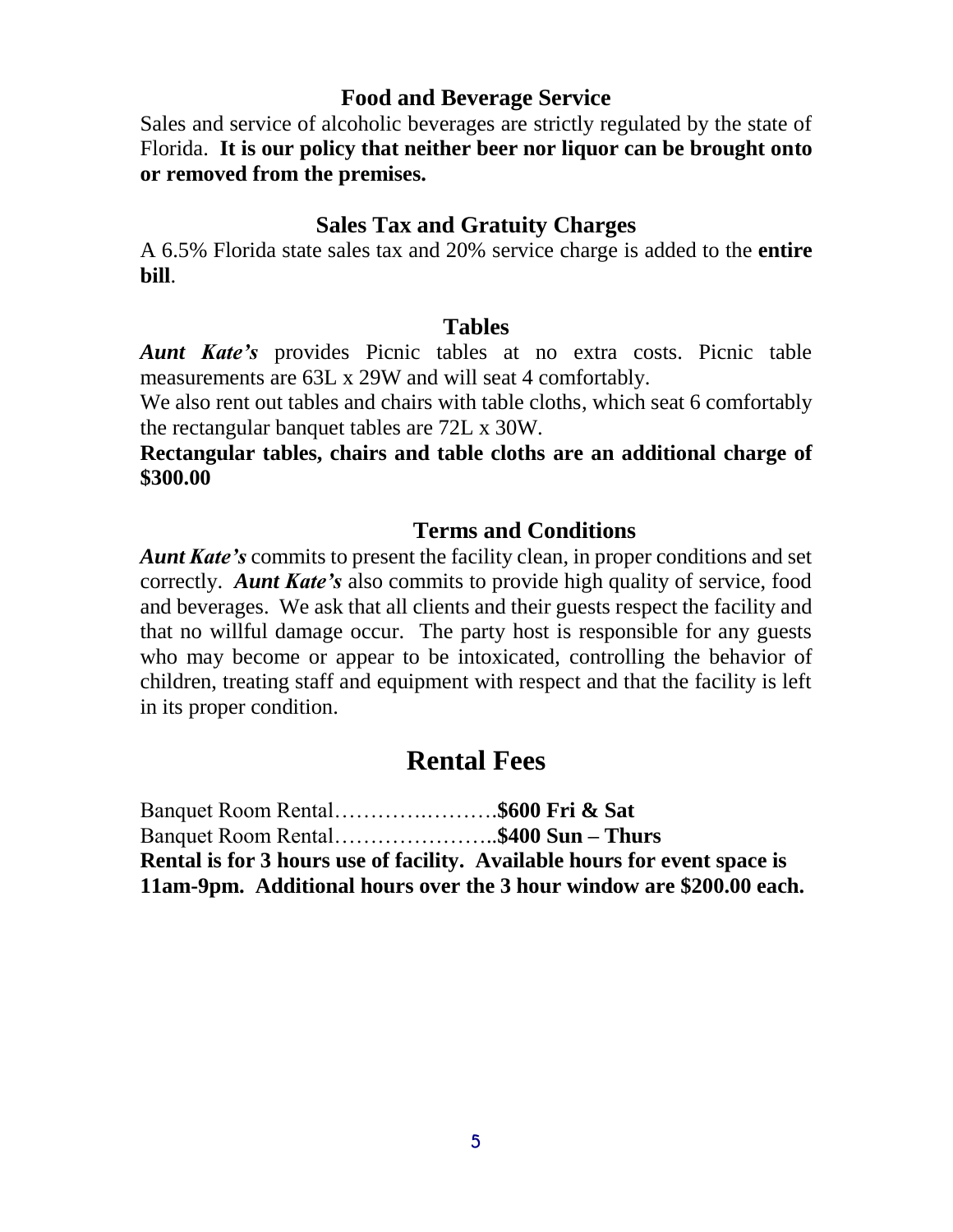# **Optional Charges**

| Chef (for oyster roast)\$200 |  |
|------------------------------|--|
|                              |  |
|                              |  |

## **Bar Pricing**

*Aunt Kate's* provides a fully stocked bar featuring well, call and premium brand liquors, red and white wines, domestic and imported beers, juices and mixers.

# **Open Bar/Cash Bar**

Guests purchase drinks individually. Prices include sales tax.

| Well Mixed Drinks\$7.00          |  |
|----------------------------------|--|
| Call Mixed Drinks\$10.00         |  |
| Premium Mixed Drinks\$12.00      |  |
|                                  |  |
| Imported Beer\$7.00              |  |
|                                  |  |
| Premium Wines\$Market            |  |
| Sparkling Wine for toastsSMarket |  |
|                                  |  |
| Bottled water\$3.00              |  |
|                                  |  |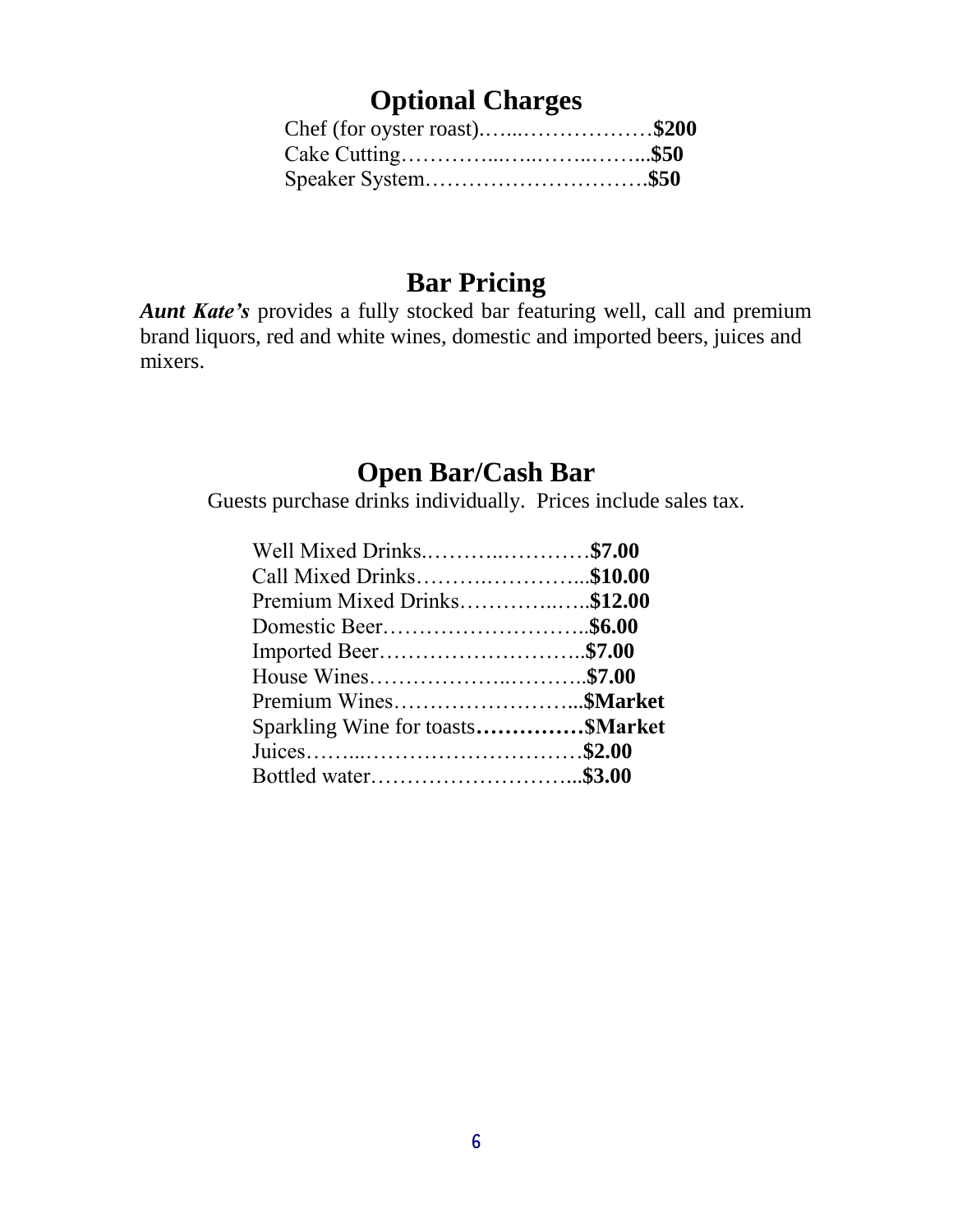# **Buffet Options**

**(Includes choice of two sides, salad bowl, pumpkin bread and corn bread, sweet and unsweet tea, soda and water. )**

**All prices are per person (tax and gratuity not included): Pricing for children 6-10 years old will be half priced. Children 5 years and under have an option of chicken fingers with french fries (\$7.99). Pick 3 entrée items. Sorry no substitutions or special orders.** 

**Sides:** Mashed Potato, Red Bliss Potatoes, Sautéed Mixed Veggies, Collard Greens, Cheese Grits, Coleslaw.

#### **BRONZE: \$25.99 per person. (Pick 3)**

**Pilau** A local spicy rice dish with your choice of chicken, shrimp, sausage or vegetarian. **Pulled Pork Sliders**, house smoked pork served with our Southern Comfort bbq sauce. **Baked Ziti** with your choice of ground meat or vegetarian. **Grilled Tilapia** finished with a butter, lemon and wine sauce.

#### **SILVER: \$28.99 per person (Pick 3 among the Bronze or Silver)**

**Grilled Tilapia** with a butter, lemon and wine sauce.

**Aunt Kate's Homemade Meatloaf** Homestyle meatloaf made from scratch, topped with tangy tomato sauce.

**Chicken Marsala**, grilled chicken with a mushroom cream sauce.

**Baked Rotini**, tri-colored rotini sautéed in sherry cream sauce with mushrooms, artichokes and a breadcrumb topping. Your choice of vegetarian or chicken.

#### **GOLD: \$31.99 per person (Pick 3 among the Bronze, Silver, or Gold)** \*\*Our most popular package\*\*

**Grilled Mahi** with a butter, lemon and wine sauce.

**Chicken Scampi,** grilled chicken sautéed in a white wine and garlic sauce, tossed with linguini, onions, bell peppers and tomatoes.

**Baked Rotini**, tri-colored rotini sautéed in sherry cream sauce with mushrooms, artichokes and a breadcrumb topping. Your choice of vegetarian, chicken, or shrimp. **North Beach Chicken**, Grilled chicken breast with Southern Comfort bbq sauce, cheddar and provolone cheese, ham and tomato.

#### **DIAMOND: \$39.99 per person (Pick any 3 among the Bronze, Silver, Gold, or Diamond Package)**

**Shrimp Marsala**, grilled shrimp with a mushroom cream sauce. **BBQ Baby Back Ribs** house smoked with our Southern Comfort bbq sauce. **Grilled Grouper** with a lemon butter and wine sauce. **Scallop and Shrimp Scampi,** grilled scallops and shrimp sautéed in a white wine and garlic sauce, tossed with linguini, onions, bell peppers and tomatoes.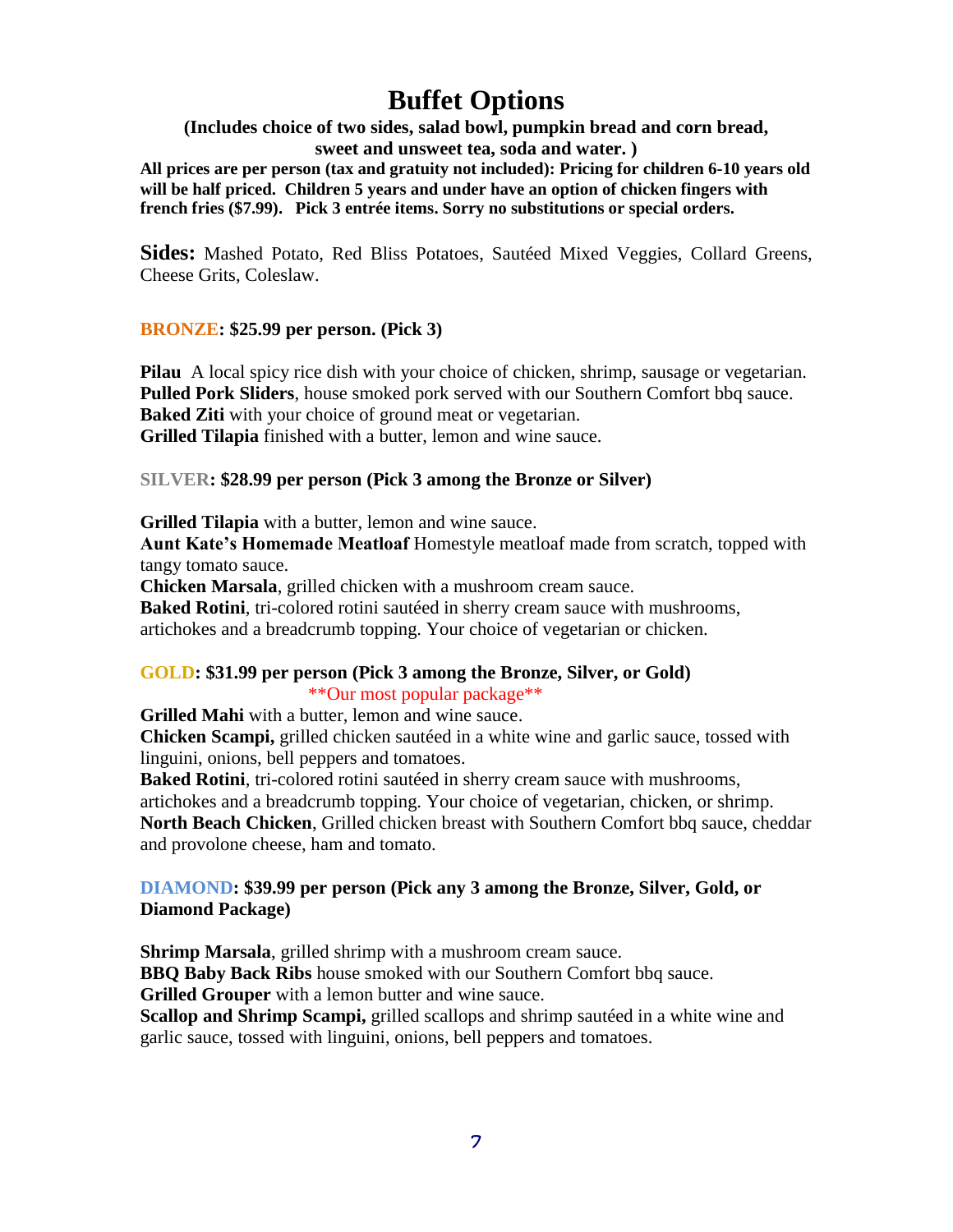

# **Appetizers: All prices are per person.**

Fruit and Veggie platter- **\$3.99** Shrimp Cocktail- **\$4.99** Blue crab and Artichoke Dip- **\$4.99** Smoked Fish Dip- **\$4.99** Steamed Oysters- **\$5.99 (Price may change according to market price)** Asian Tuna Stacks-**\$4.99** Deviled Eggs - **\$1.99** She crab soup - **\$5.99** Minorcan Clam Chowder - **\$5.99**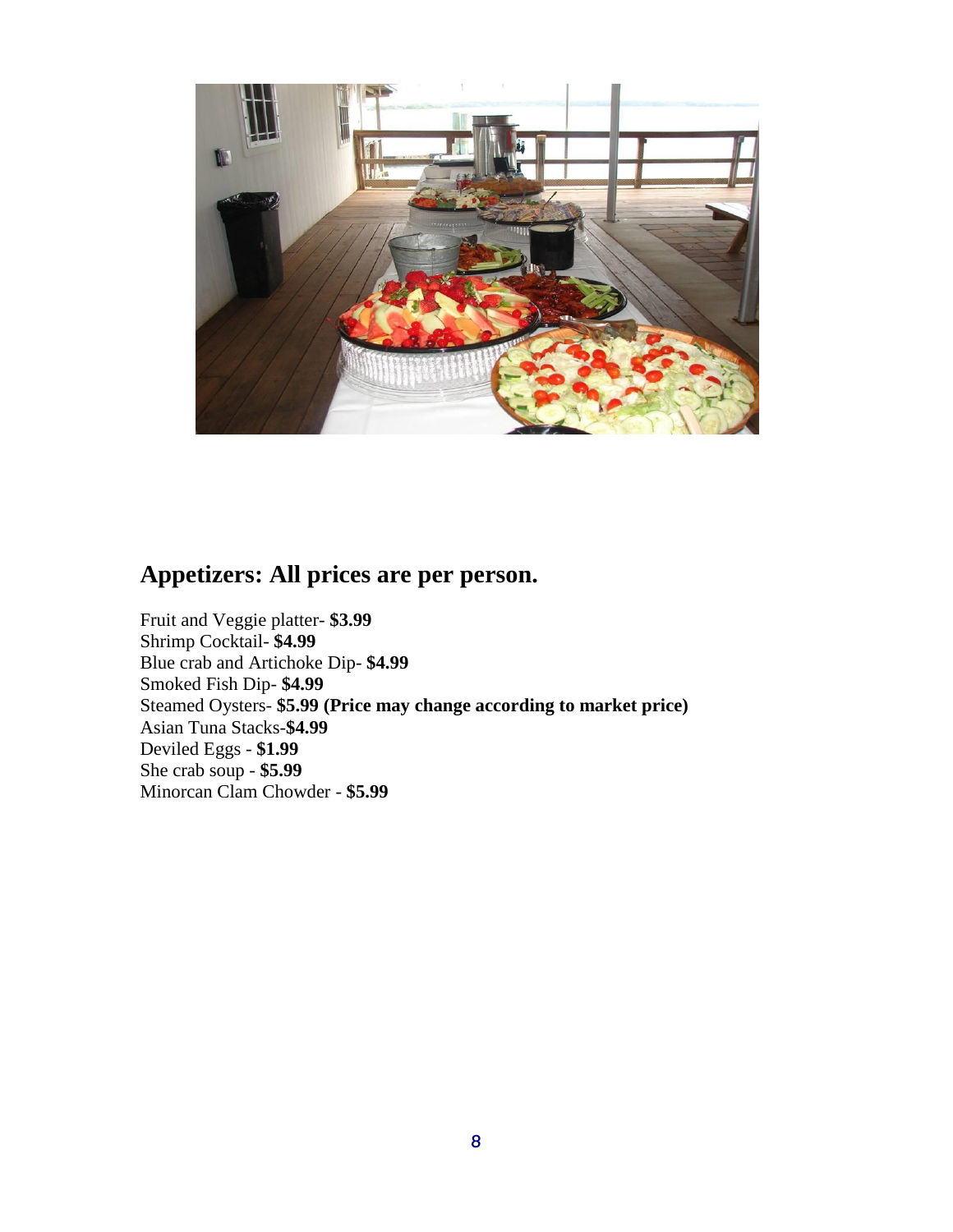

### **Dessert: All prices are per person.**

**Dessert Platter** – **\$6.99 per person** Assorted Dessert Bars, Brownie Bites, Chocolate Covered Strawberries, Cheese Cake Bites. (May substitute different items according to availability)

**Pan Peach Cobbler** - **\$5.99 per person**

**Aunt Kate's Southern Banana Pudding- \$4.99 per person**